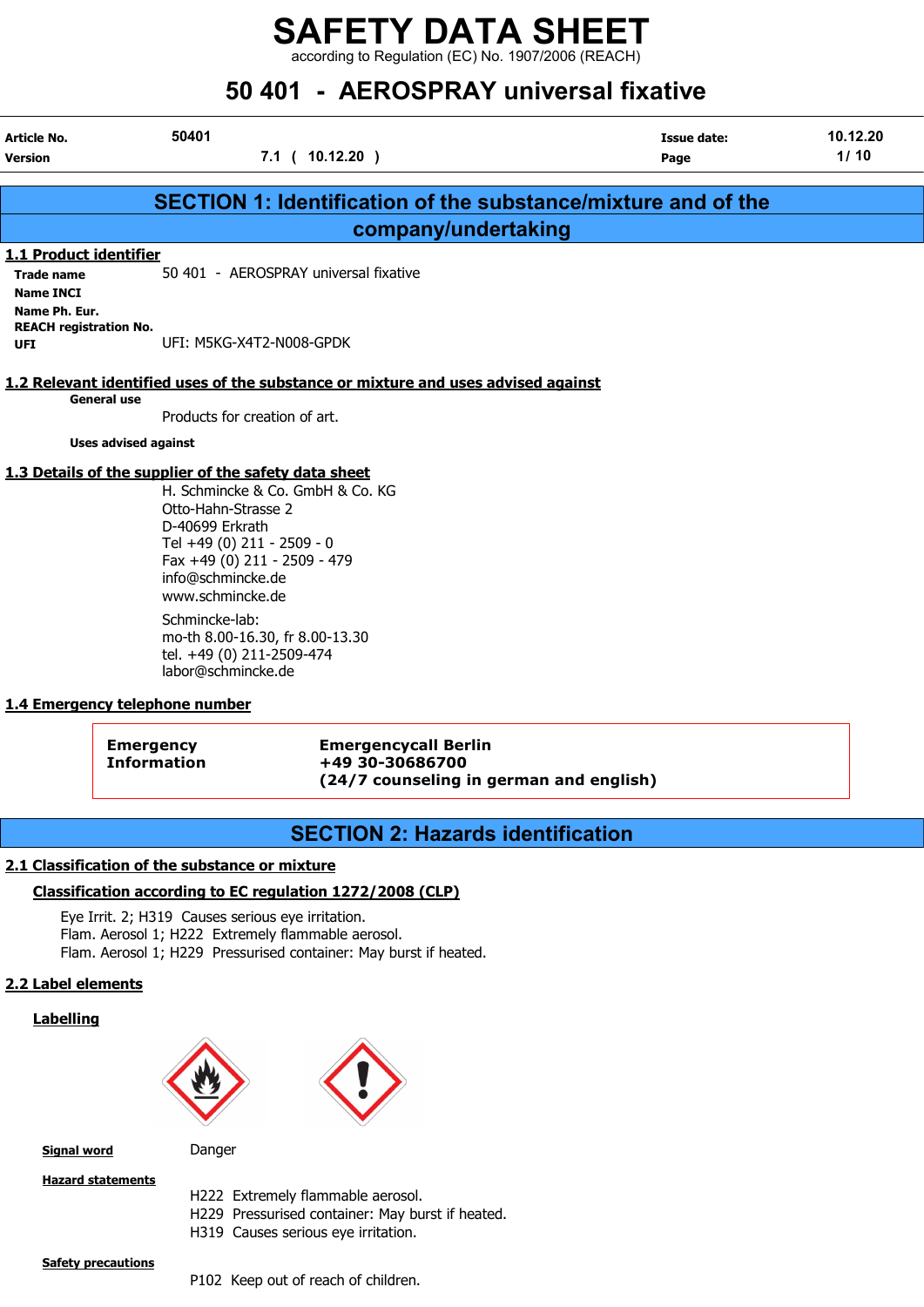according to Regulation (EC) No. 1907/2006 (REACH)

## 50 401 - AEROSPRAY universal fixative

| Article No.<br><b>Version</b>          | 50401<br>$10.12.20$ )<br>7.1                                                                               | Issue date:<br>Page | 10.12.20<br>2/10 |
|----------------------------------------|------------------------------------------------------------------------------------------------------------|---------------------|------------------|
|                                        | P210 Keep away from heat, hot surfaces, sparks, open flames and other ignition sources. No                 |                     |                  |
|                                        | smoking.                                                                                                   |                     |                  |
|                                        | P211 Do not spray on an open flame or other ignition source.                                               |                     |                  |
|                                        | P251 Do not pierce or burn, even after use.                                                                |                     |                  |
|                                        | P305+P351+P338 IF IN EYES: Rinse cautiously with water for several minutes. Remove contact                 |                     |                  |
|                                        | lenses, if present and easy to do. Continue rinsing.                                                       |                     |                  |
|                                        | P410+P412 Protect from sunlight. Do not expose to temperatures exceeding 50 $^{\circ}$ C/122 $^{\circ}$ F. |                     |                  |
|                                        | In case of insufficient ventilation and/or through use, explosive/highly flammable mixtures may            |                     |                  |
|                                        | develop.                                                                                                   |                     |                  |
| <b>Hazard components for labelling</b> |                                                                                                            |                     |                  |

#### Text for labelling (CLP)

Contains Benzotriazole derivate. May produce an allergic reaction. (EUH208)

### 2.3 Other hazards

SECTION 3: Composition / information on ingredients

#### 3.1 Substances

Chemical characterisation Polyvinyl resin Alcohols propellant (dimethyl ether) CAS-Number EINECS / ELINCS / NLP EU index number

Customs tariff number REACH registration No. RTECS-no. Hazchem-Code CI-Number

### 3.2 Mixtures

ethanol: 25 - 50% n-butyl acetate: 5 - 10% CAS: 64-17-5 CAS: 123-86-4 REACH: 01-2119457610-43-XXXX

Eye Irrit. 2; H319 / Flam. Liq. 2; H225

REACH: 01-2119473975-21-XXXX

Eye Irrit. 2; H319 / Flam. Liq. 3; H226 / STOT SE 3; H335

CAS: 78-93-3 CAS: 115-10-6

-; EUH066 / Eye Irrit. 2; H319 / Flam. Liq. 2; H225 /

Substance 1 Substance 2 Substance 2

Flam. Liq. 3; H226 / STOT SE 3; H336

Substance 3 Substance 4 4-hydroxy-4-methylpentan-2-one: 2,5 - <5,0% EO bis(benztriazolyl)phenylpropionat: < 0,5 % CAS: 123-42-2 CAS: 104810-47-1

Aquatic Chronic 2; H411 / Skin Sens. 1; H317

Substance 5 Substance 6 Substance 6 Substance 6 Substance 6 Substance 6 Substance 6 Substance 6 Substance 6 Su

butanone: < 0,5% dimethyl ether: 10 - 30% REACH: 01-2119472128-37

Compr. Gas; H280 / Flam. Gas 1; H220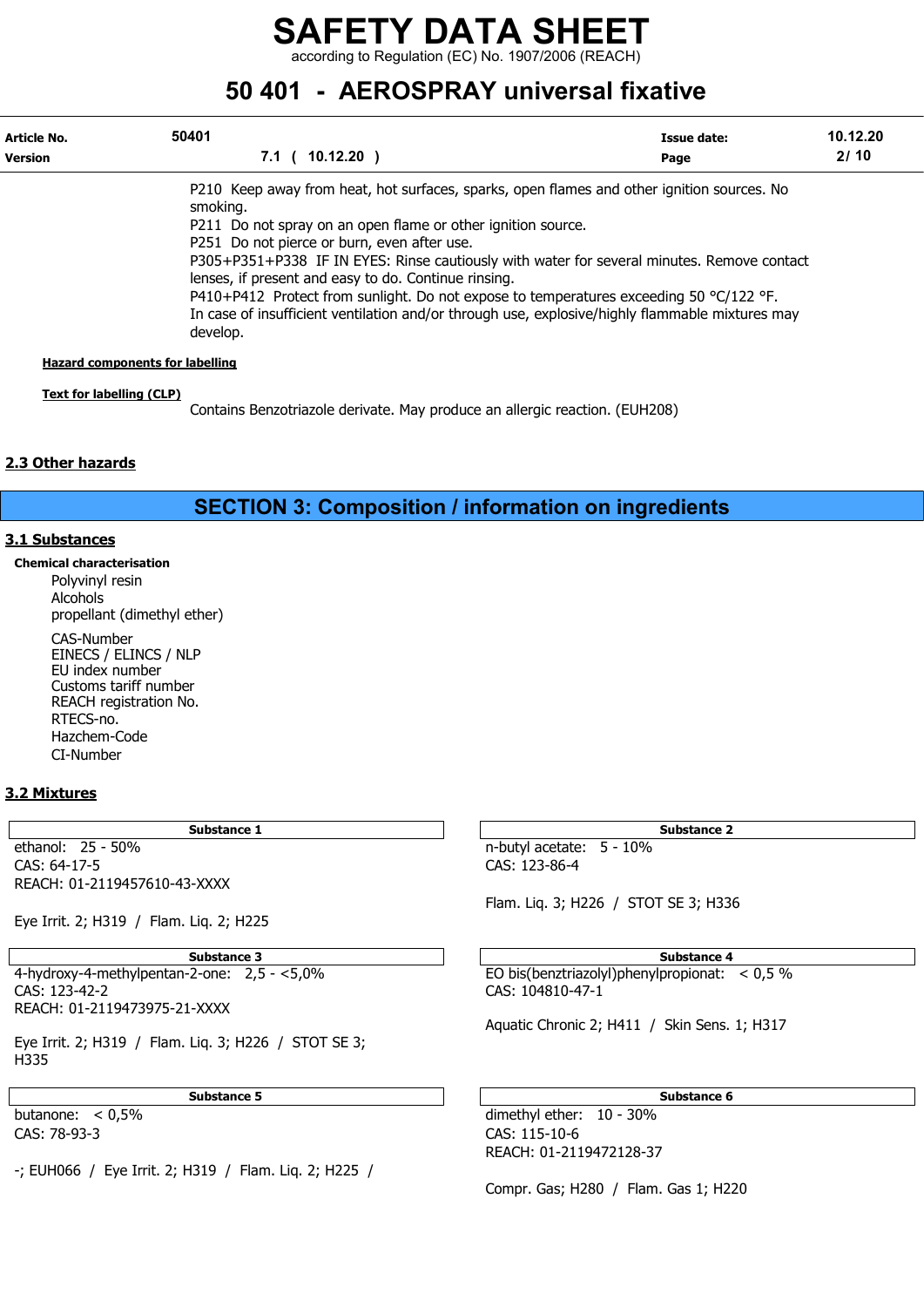rding to Regulation (EC) No. 1907/2006 (REACH)

# 50 401 - AEROSPRAY universal fixative

| Article No. | 50401 |                | <b>Issue date:</b> | 10.12.20 |
|-------------|-------|----------------|--------------------|----------|
| Version     |       | 7.1 ( 10.12.20 | Page               | 3/10     |

Additional information

### SECTION 4: First aid measures

### 4.1 Description of first aid measures

#### General information

If you feel unwell, seek medical advice (show the label where possible).

#### In case of inhalation

Provide fresh air. Seek medical attention if problems persist.

#### In case of skin contact

Remove residues with soap and water. In case of skin irritation, consult a physician.

#### After eye contact

If product gets into the eye, keep eyelid open and rinse immediately with large quantities of water, for at least 10 - 15 minutes. Seek medical attention if irritation persists.

#### After swallowing

Rinse mouth with water. Seek medical treatment in case of troubles.

### 4.2 Most important symptoms and effects, both acute and delayed

### 4.3 Indication of any immediate medical attention and special treatment needed

### SECTION 5: Firefighting measures

### 5.1 Extinguishing media

### Suitable extinguishing media

Co-ordinate fire-fighting measures to the fire surroundings.

#### Extinguishing media which must not be used for safety reasons strong water jet

### 5.2 Special hazards arising from the substance or mixture

In case of fire may be liberated: Carbon monoxide and carbon dioxide

### 5.3 Advice for firefighters

#### Special protective equipment for firefighters

Use appropriate respiratory protection.

Additional information

### SECTION 6: Accidental release measures

### 6.1 Personal precautions, protective equipment and emergency procedures

Avoid contact with skin, eyes, and clothing.

### 6.2 environmental precautions

Discharge into the environment must be avoided.

### 6.3 Methods and material for containment and cleaning up

Methods for cleaning up Collect spilled material using paper towels and dispose. Provide adequate ventilation.

### Additional information

### 6.4 Reference to other sections

Dispose of waste according to applicable legislation.

## SECTION 7: Handling and storage

### 7.1 Precautions for safe handling

### Advices on safe handling

Handle in accordance with good industrial hygiene and safety practice.

### Precautions against fire and explosion

Pressurized container: protect from sunlight and do not expose to temperatures exceeding 50 °C. Do not pierce or burn,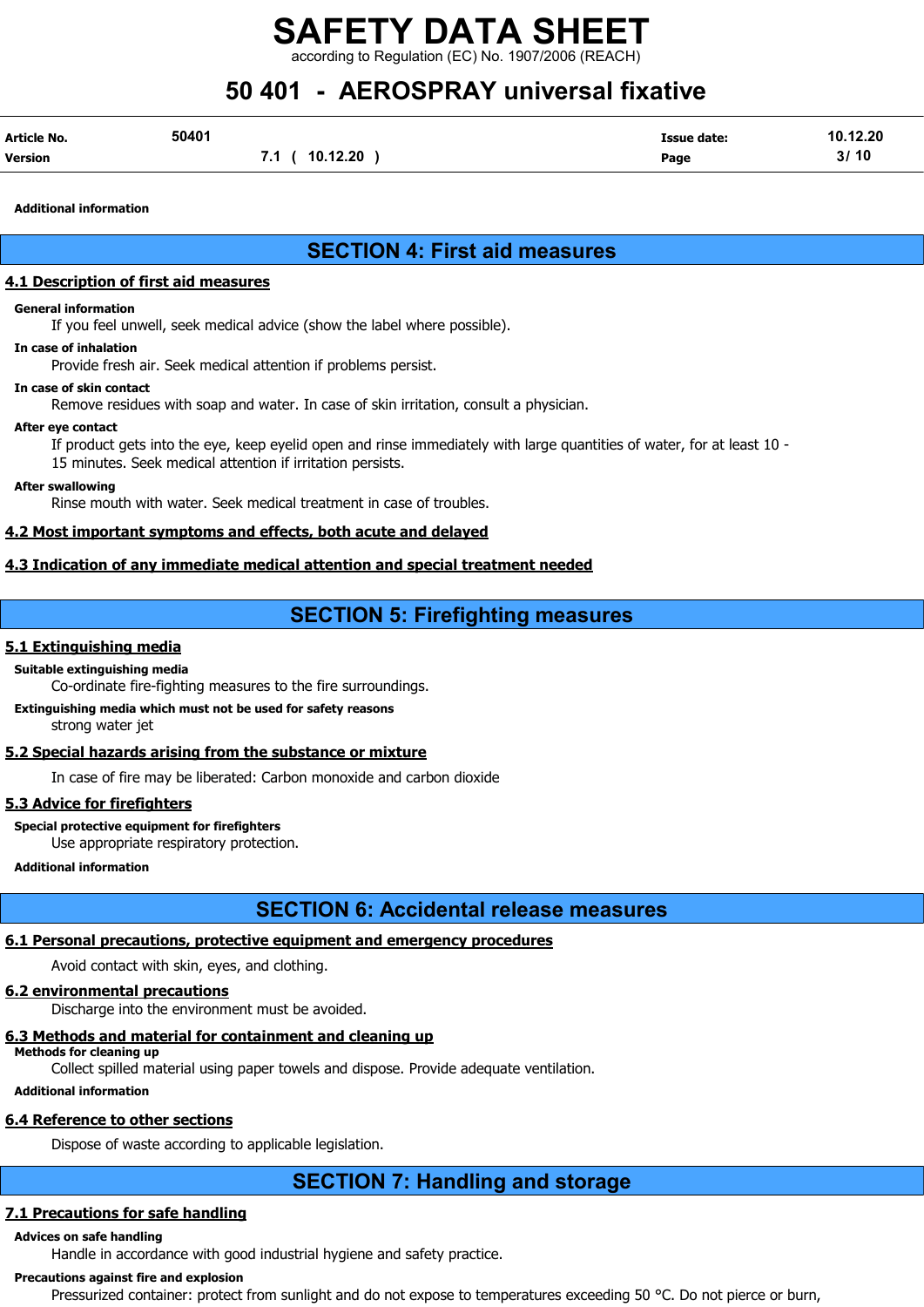according to Regulation (EC) No. 1907/2006 (REACH)

# 50 401 - AEROSPRAY universal fixative

| Article No.    | 50401          | <b>Issue date:</b> | 10.12.20 |
|----------------|----------------|--------------------|----------|
| <b>Version</b> | 7.1 ( 10.12.20 | Page               | 4/10     |

even after use. Do not spray on naked flames or any incandescent material.

### 7.2 Conditions for safe storage, including any incompatibilities

Requirements for storerooms and containers

Keep in a cool, well-ventilated place.

### Hints on joint storage

#### Storage class Further details

Protect from frost and exposure to sun.

### 7.3 Specific end use(s)

### SECTION 8: Exposure controls/personal protection

### 8.1 Control parameters

64-17-5 ethanol

| DEU | WEL      | $200,000$ $mL/m^3$            |                 |
|-----|----------|-------------------------------|-----------------|
| DEU | WEL      | $380,000$ mg/m <sup>3</sup>   | $2(II);$ DGF; Y |
| USA | PEL (US) | $1.000,000$ ppm               | 8h (long term)  |
| USA | PEL (US) | $1.900,000$ mg/m <sup>3</sup> | 8h (long term)  |

#### 123-86-4 n-butyl acetate

| DEU | WEL      | $62,000$ $mL/m^3$           |                |
|-----|----------|-----------------------------|----------------|
| DEU | WEL      | $300,000$ mg/m <sup>3</sup> | 2(I); Y; AGS   |
| USA | PEL (US) | 150,000 ppm                 | 8h (long term) |
| USA | PEL (US) | 710,000 mg/m <sup>3</sup>   | 8h (long term) |

### 123-42-2 4-hydroxy-4-methylpentan-2-one

| CAN                              | not required | $50,000$ $mL/m^3$ | (8h)           |
|----------------------------------|--------------|-------------------|----------------|
| ${\tt CHE}$                      | not required | $20,000$ $mL/m^3$ | (8h)           |
| $\mathbb{D}\mathbb{E}\mathbb{U}$ | WEL          | $20,000$ $mL/m^3$ |                |
| $\mathop{\rm DEU}\nolimits$      | WEL          | 96,000 $mg/dm3$   | $2(I);$ DFG, H |

78-93-3 butanone

| D | $\mathtt{WEL}$ | $500.000$ $\frac{1}{2}$ $\frac{1}{2}$ $\frac{1}{2}$ $\frac{1}{2}$ $\frac{1}{2}$ $\frac{1}{2}$ $\frac{1}{2}$ $\frac{1}{2}$ $\frac{1}{2}$ $\frac{1}{2}$ $\frac{1}{2}$ $\frac{1}{2}$ $\frac{1}{2}$ $\frac{1}{2}$ $\frac{1}{2}$ $\frac{1}{2}$ $\frac{1}{2}$ $\frac{1}{2}$ $\frac{1}{2}$ $\frac{1}{2}$ $\frac{1}{2}$<br>$000,000$ Music Music Music Music Music Music Music Music Music Music Music Music Music Music Music Music Music Music Music Music Music Music Music Music Music Music Music Music Music Music Music Music Music Music Music M |                          |
|---|----------------|--------------------------------------------------------------------------------------------------------------------------------------------------------------------------------------------------------------------------------------------------------------------------------------------------------------------------------------------------------------------------------------------------------------------------------------------------------------------------------------------------------------------------------------------------|--------------------------|
| D | WEL            | $\sim$ 000 000 $\sim$<br>$200,000$ $\mu$ $\mu$ $\mu$                                                                                                                                                                                                                                                                                                                                                                                                                                                                                             | $1(I);$ DFG;<br>EU; H; Y |

### 115-10-6

| dimethyl ether |  |
|----------------|--|

| DEU | WEL | $1.000,000$   mL/m <sup>3</sup> |                      |                                     |
|-----|-----|---------------------------------|----------------------|-------------------------------------|
| DEU | WEL | 1.900,000                       | $\text{mg}/\text{m}$ | $0.1 + 1.1$<br>); DFG; EU<br>8(11); |

#### DNEL overview

#### 64-17-5 ethanol

| .<br>-------  |                                |           |          |
|---------------|--------------------------------|-----------|----------|
| DNEL worker   | Long-term - inhalation, system | 950,00000 | $mq/m^3$ |
| DNEL worker   | Long-term - dermal, systemic e | 343,00000 | mq/kg    |
| DNEL Consumer | Long-term - oral, systemic eff | 87,00000  | mq/kg    |
| DNEL Consumer | Long-term - inhalation, system | 114,00000 | $mq/m^3$ |
| DNEL Consumer | Long-term - dermal, systemic e | 206,00000 | mq/kg    |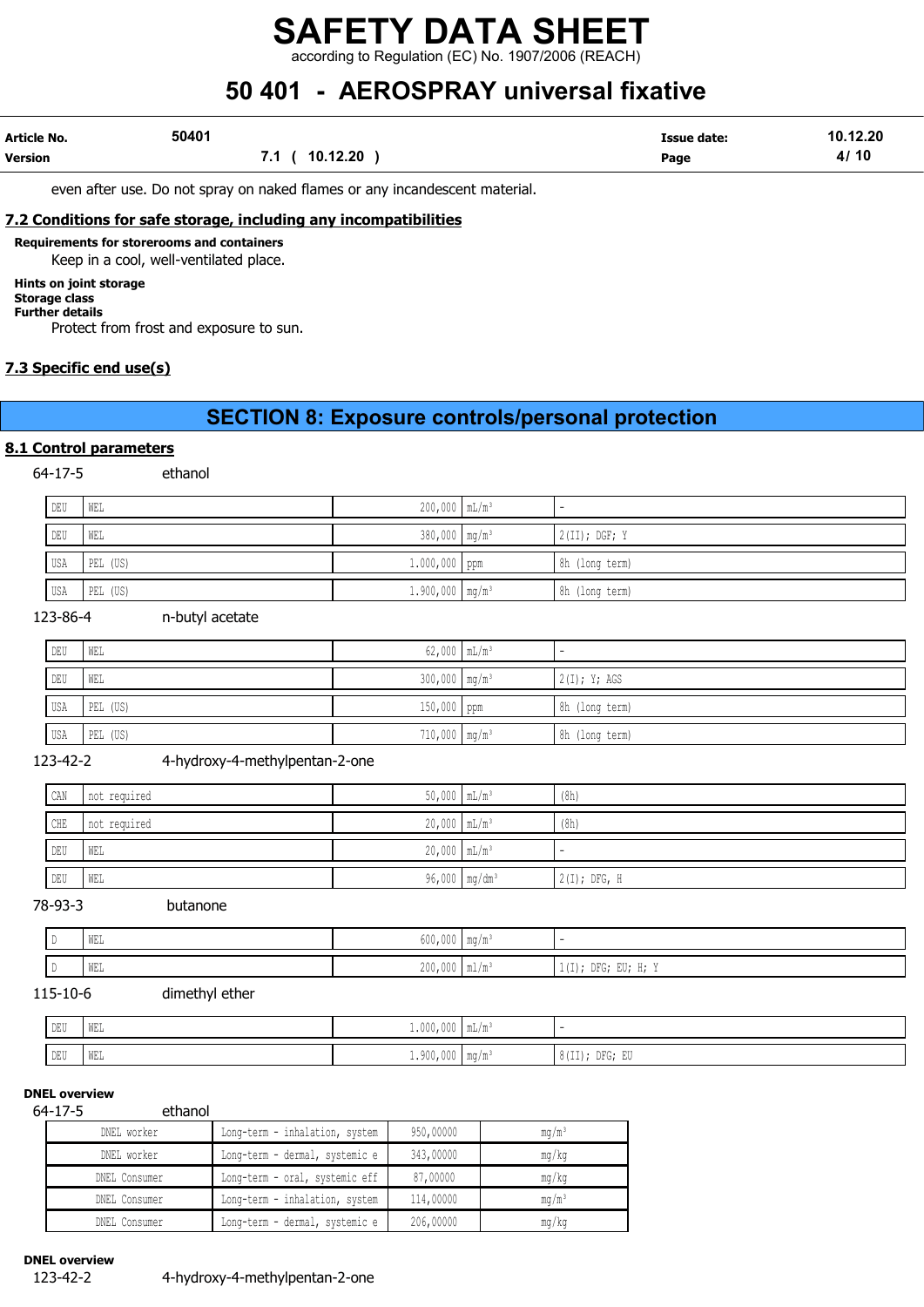### SAFETY DATA SHEET according to Regulation (EC) No. 1907/2006 (REACH)

# 50 401 - AEROSPRAY universal fixative

| Article No.<br><b>Version</b> | 50401       | $10.12.20$ )<br>7.1 (          |           |                   | <b>Issue date:</b><br>Page | 10.12.20<br>5/10 |
|-------------------------------|-------------|--------------------------------|-----------|-------------------|----------------------------|------------------|
|                               | oral        | DNEL Consumer                  | 1,67000   | mg/kg             |                            |                  |
|                               | inhalative  | DNEL worker                    | 32,60000  | $mg/m^3$          |                            |                  |
|                               | inhalative  | DNEL worker                    | 240,00000 | $mg/m^3$          |                            |                  |
|                               | inhalative  | DNEL Consumer                  | 5,80000   | mg/m <sup>3</sup> |                            |                  |
|                               | dermal      | DNEL worker                    | 467,00000 | mg/kg             |                            |                  |
|                               | dermal      | DNEL Consumer                  | 167,00000 | mg/kg             |                            |                  |
|                               | DNEL worker | Long-term - dermal, systemic e | 0,00000   |                   |                            |                  |

### PNEC overview

#### 64-17-5 ethanol

| PNEC soil                       | 0,63000   | mq/kg |
|---------------------------------|-----------|-------|
| PNEC aquatic, freshwater        | 0,96000   | mq/L  |
| PNEC aquatic, marine water      | 0,79000   | mq/L  |
| PNEC soil, freshwater           | 3,60000   | mg/kg |
| PNEC soil, marine water         | 2,90000   | mg/kg |
| PNEC sewage treatment plant (S) | 580,00000 | mq/L  |

### PNEC overview

123-42-2 4-hydroxy-4-methylpentan-2-one

| not required | 0,63000  | mg/kg |
|--------------|----------|-------|
| not required | 2,00000  | mq/L  |
| not required | 0,20000  | mg/L  |
| not required | 9,06000  | mg/kg |
| not required | 0,90600  | mq/kg |
| not required | 10,00000 | mq/L  |

### 8.2 Exposure controls

#### Occupational exposure controls

Respiratory protection

With correct and proper use, and under normal conditions, breathing protection is not required.

#### Hand protection

Protective gloves

Qualified materials: Nitrile rubber

Observe glove manufacturer's instructions concerning penetrability and breakthrough time.

### Eye protection

Goggles

Body protection

Wear suitable protective clothing.

### General protection and hygiene measures

Handle in accordance with good industrial hygiene and safety practice. Wash hands thoroughly after handling.

### SECTION 9: Physical and chemical properties

### 9.1 information on basic physical and chemical properties

| Form<br>Colour<br><b>Odour</b> | Aerosol<br>colourless<br>characteristic |        |          |  |
|--------------------------------|-----------------------------------------|--------|----------|--|
|                                |                                         | min    | max      |  |
| Initial boiling point and      |                                         |        |          |  |
| boiling range                  |                                         |        |          |  |
| Melting point/freezing point   |                                         |        |          |  |
| Flash point/flash point range  |                                         |        | $-41$ °C |  |
| <b>Flammability</b>            |                                         |        |          |  |
| <b>Ignition temperature</b>    |                                         | 235 °C | 235 °C   |  |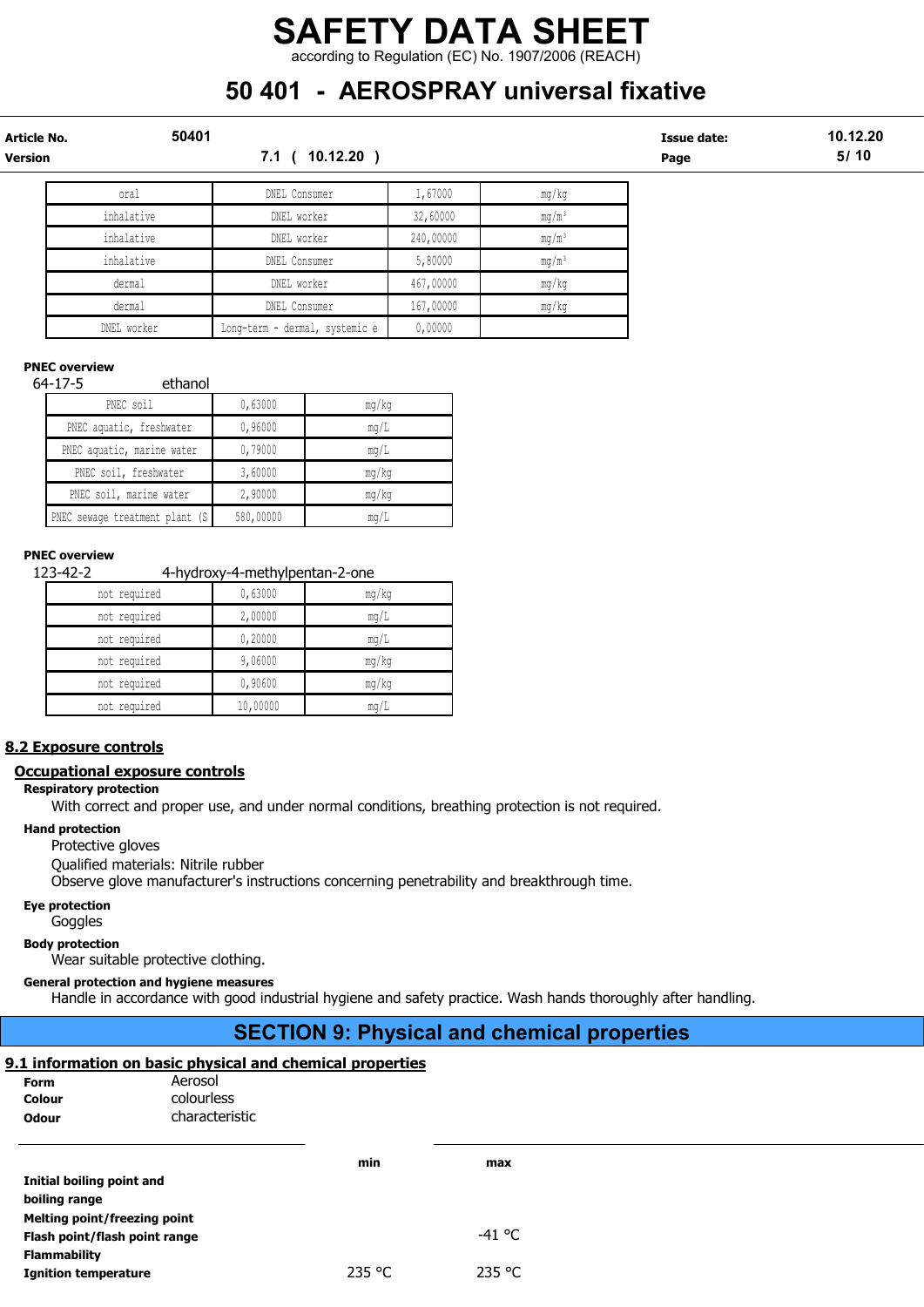### SAFETY DATA SHEET according to Regulation (EC) No. 1907/2006 (REACH)

## 50 401 - AEROSPRAY universal fixative

| Article No.<br>Version                                                                                                                      | 50401<br>7.1 <sup>1</sup> | $10.12.20$ ) |                         | <b>Issue date:</b><br>Page | 10.12.20<br>6/10 |
|---------------------------------------------------------------------------------------------------------------------------------------------|---------------------------|--------------|-------------------------|----------------------------|------------------|
| <b>Auto-ignition temperature</b><br><b>Explosion limits</b><br><b>Refraction index</b><br><b>PH</b><br><b>Viscosity</b><br><b>Viscosity</b> |                           | 3            | 18,6 Vol%               |                            |                  |
| Vapour pressure<br><b>Density</b><br>Partition coefficient: n-octanol/water                                                                 |                           |              | 3500 hPa<br>$0,77$ g/ml | 20 °C<br>20 °C             |                  |

Danger of explosion

### 9.2 Other information

### SECTION 10: Stability and reactivity

### 10.1 Reactivity

Product is stable under normal storage conditions.

### 10.2 Chemical stability

### 10.3 Possibility of hazardous reactions

### 10.4 Conditions to avoid

Protect from frost and exposure to sun.

### 10.5 Incompatible materials

### 10.6 Hazardous decomposition products

Hazardous vapours may form during fires.

### SECTION 11: Toxicological information

### 11.1 Information on toxicological effects

### Toxicological tests

64-17-5 ethanol

| oral       | LD50 | Rat    | 10470,00000 | mg/kg |      |
|------------|------|--------|-------------|-------|------|
| inhalative | LC50 | Rat    | 38,00000    | ma/L  | (4h) |
| inhalative | LC50 | Mouse  | 20,00000    | mq/L  | (4h) |
| dermal     | LD50 | Rabbit | 2000,00000  | mg/kg |      |

#### Toxicological tests

123-86-4 n-butyl acetate

| oral       | LD50 | na i   | 10800,00000 | mg/kg |  |
|------------|------|--------|-------------|-------|--|
| inhalative | LC50 | na i   | 1,85000     | mq/L  |  |
| dermal     | LD50 | Rabbit | 17600,00000 | mg/kg |  |

#### Toxicological tests

123-42-2 4-hydroxy-4-methylpentan-2-one

| $\sim$ $\sim$ $\sim$<br>∪⊥a⊥ | TDL.<br>יטעע | <b>TIMA</b> | 2000,00000 | mg/kg               |  |
|------------------------------|--------------|-------------|------------|---------------------|--|
| dermal                       | TIME.<br>╜┚┙ | Rabbit      | 5000,00000 | $T$ $\sim$<br>V / W |  |

#### Toxicological tests 78-93-3

| oral   | LD50 | 1101 <sub>1</sub> | 2740,00000 | MA ALL<br>ma/ka |  |
|--------|------|-------------------|------------|-----------------|--|
| dermal | LD50 | .<br>Rabbit       | 6480,00000 | mg/kg           |  |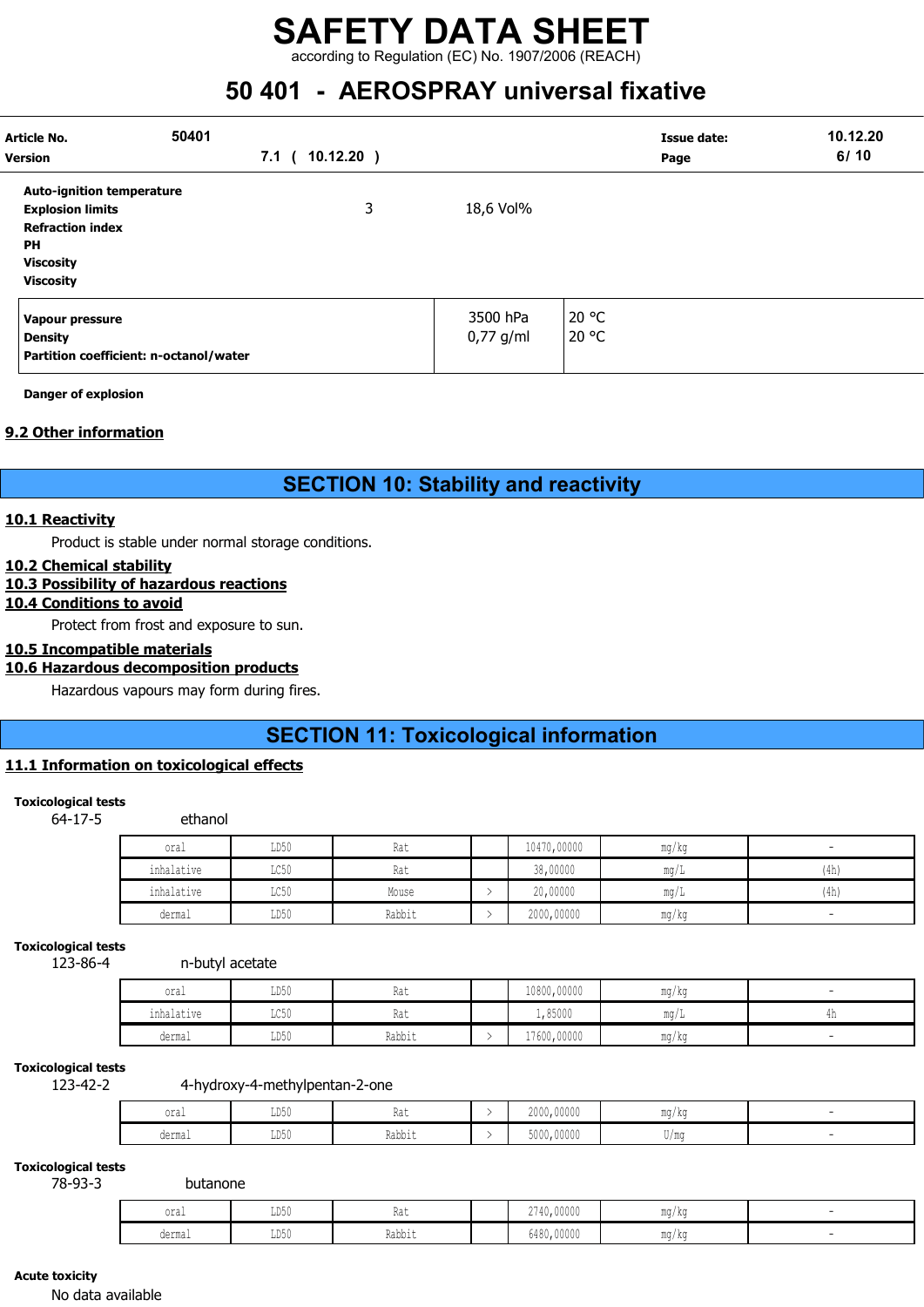according to Regulation (EC) No. 1907/2006 (REACH)

# 50 401 - AEROSPRAY universal fixative

| Article No.           | 50401          | Issue date: | 10.12.20 |
|-----------------------|----------------|-------------|----------|
| Version               | 7.1 ( 10.12.20 | Page        | 7/10     |
| In case of inhalation |                |             |          |

No data available After swallowing No data available In case of skin contact No data available After eye contact No data available

#### Practical experience

#### General remarks

### SECTION 12: Ecological information

#### 12.1 Toxicity

#### Ecotoxicological effects

64-17-5 ethanol

| LC50 | Leuciscus idus     | 8140,00000  | mq/L | 48h  |
|------|--------------------|-------------|------|------|
| EC50 | Chlorella vulgaris | 275,00000   | mq/L | '72h |
| EC50 | Daphnia magna      | 10000,00000 | ma/L | 48h  |

#### Ecotoxicological effects

123-86-4 n-butyl acetate

| $T \cap E$<br>コへつい | $-1$<br>--- | 100,00000 | $\sim$ $\sim$<br>IYON. |
|--------------------|-------------|-----------|------------------------|
|                    |             |           |                        |

#### Ecotoxicological effects

123-42-2 4-hydroxy-4-methylpentan-2-one

| $T \cap E$<br>コレフハ      | tısh                           | 100,00000 | ma/                   | (96h) |
|-------------------------|--------------------------------|-----------|-----------------------|-------|
| $P \cap E \cap$<br>むしつり | Algae                          | 100,00000 | $\text{max}/$         | '72h  |
| PCKC<br>むしりり            | Daphnia magna (Big water flea) | 100,00000 | $\text{max}/\text{I}$ | (48h) |

#### Ecotoxicological effects

78-93-3 butanone

| $T \cap E$<br>コンソリ | tısh                                       | 3220,00000 | $m \sim$<br>uu i     | (96h) |
|--------------------|--------------------------------------------|------------|----------------------|-------|
| $P \cap E$<br>コンマク | $-$<br>Daphnia magna<br>. (Biq water flea) | 5090,00000 | $m \sim$<br>Illu / . | (48h) |

#### Aquatic toxicity

No data available Water Hazard Class 1

WGK catalog number

General information

### 12.2 Persistence and degradability

Further details

Product is partially biodegradable. Oxygen demand

### 12.3 Bioaccumulative potential

Bioconcentration factor (BCF) Partition coefficient: n-octanol/water

### 12.4 Mobility in soil

No data available

## 12.5 Results of PBT and vPvB assessment

No data available

## 12.6 Other adverse effects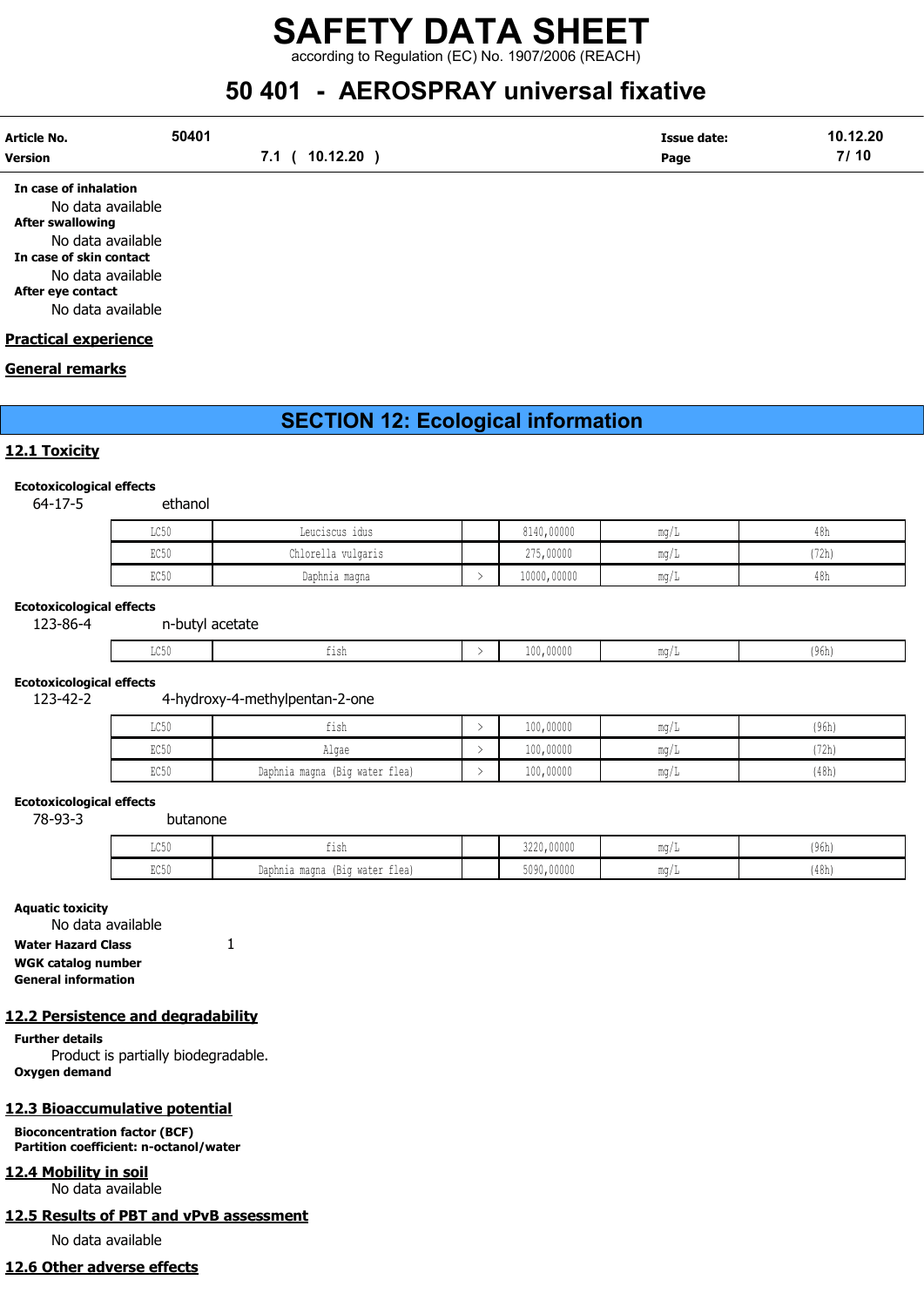according to Regulation (EC) No. 1907/2006 (REACH)

# 50 401 - AEROSPRAY universal fixative

| Article No.    | 50401 |                | <b>Issue date:</b> | 10.12.20 |
|----------------|-------|----------------|--------------------|----------|
| <b>Version</b> |       | 7.1 ( 10.12.20 | Page               | 8/10     |

General information

### SECTION 13: Disposal considerations

### 13.1 Waste treatment methods

#### **Product**

Waste key number 160504 Gases in pressure containers (including halons) containing hazardous substances Recommendation

### Contaminated packaging

Waste key number Recommendation

Non-contaminated packages may be recycled. Handle contaminated packages in the same way as the substance itself.

### Additional information

### SECTION 14: Transport information

### 14.1 UN number

1950

### 14.2 UN proper shipping name

| ADR, ADN   | AEROSOLS, flammable |
|------------|---------------------|
| IMDG, IATA | AEROSOLS, flammable |

### 14.3 Transport hazard class(es)

| ADR, ADN | 2   |
|----------|-----|
| IMDG     | 2.1 |
| IATA     | 2.1 |

### 14.4 Packing group

### 14.5 Environmental hazards

| <b>Marine Pollutant - IMDG</b> | Nο |
|--------------------------------|----|
| <b>Marine Pollutant - ADN</b>  |    |

-

### 14.6 Special precautions for user

| Land transport (ADR/RID)                          |                       |
|---------------------------------------------------|-----------------------|
| Code: ADR/RID                                     | 5F                    |
| Kemmler-number                                    |                       |
| <b>Hazard label ADR</b>                           | 2.1                   |
| <b>Limited quantities</b>                         | 11.                   |
| <b>Contaminated packaging: Instructions</b>       | P207 - LP200          |
| <b>Contaminated packaging: Special provisions</b> | PP87 - RR6 - L2       |
| Special provisions for packing together           | MP9                   |
| <b>Portable tanks: Instructions</b>               |                       |
| <b>Portable tanks: Special provisions</b>         |                       |
| Tank coding                                       |                       |
| <b>Tunnel restriction</b>                         | D                     |
| <b>Remarks</b>                                    |                       |
| EQ                                                | E0                    |
| <b>Special provisions</b>                         | 190 - 327 - 344 - 625 |
|                                                   |                       |

### Sea transport (IMDG)

EmS F-D, S-U Special provisions 63 - 190 - 277 - 327 - 344 - 381 - 959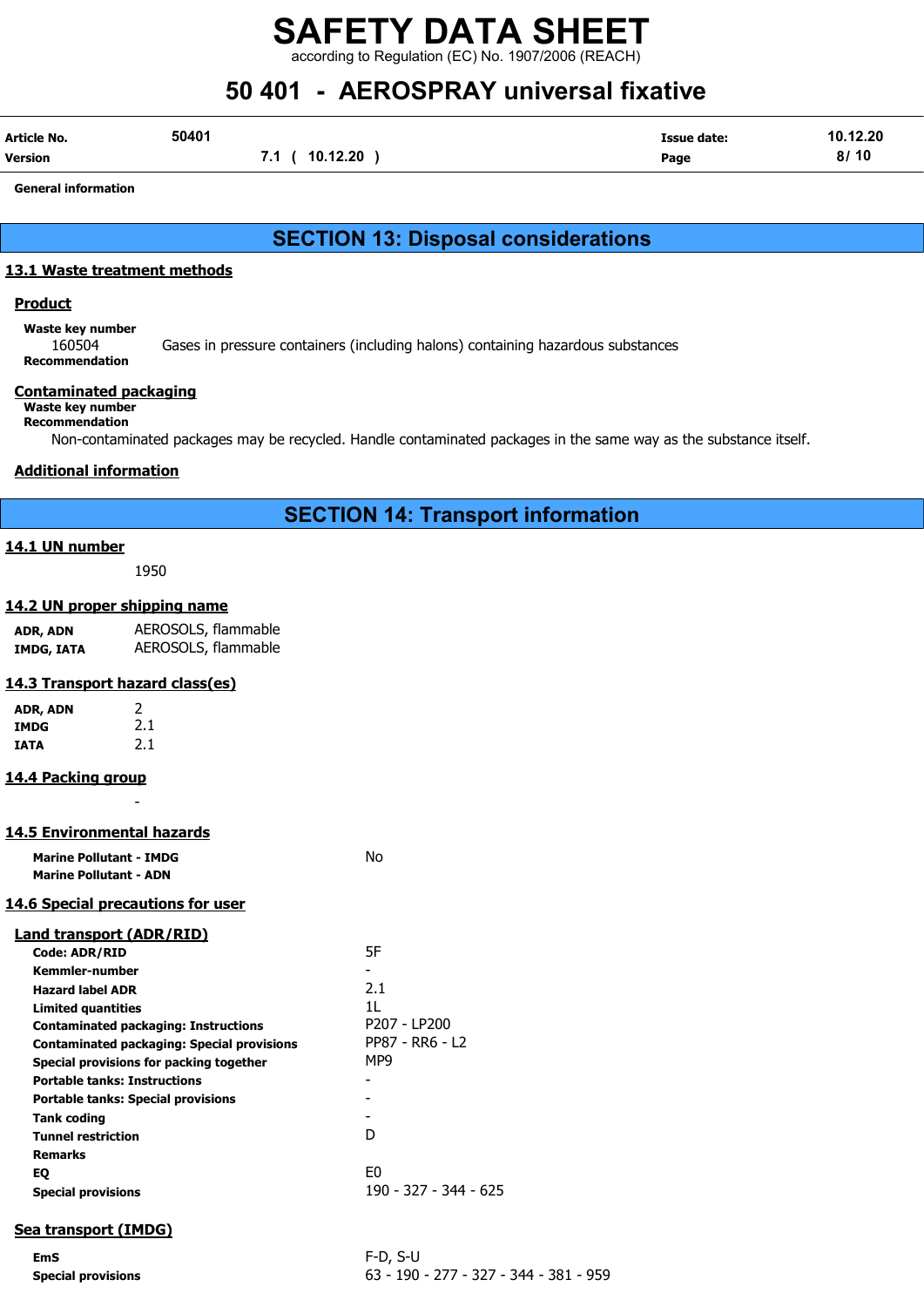according to Regulation (EC) No. 1907/2006 (REACH)

## 50 401 - AEROSPRAY universal fixative

| 50401<br>Article No.<br><b>Version</b> |                                                   |                          | <b>Issue date:</b> | 10.12.20 |
|----------------------------------------|---------------------------------------------------|--------------------------|--------------------|----------|
|                                        |                                                   | 7.1(10.12.20)            | Page               | 9/10     |
| <b>Limited quantities</b>              |                                                   | 1L                       |                    |          |
|                                        | <b>Contaminated packaging: Instructions</b>       | P207 - LP200             |                    |          |
|                                        | <b>Contaminated packaging: Special provisions</b> | PP87 - L2                |                    |          |
| <b>IBC: Instructions</b>               |                                                   |                          |                    |          |
| <b>IBC: Provisions</b>                 |                                                   |                          |                    |          |
| <b>Tank instructions IMO</b>           |                                                   |                          |                    |          |
| <b>Tank instructions UN</b>            |                                                   |                          |                    |          |
|                                        | <b>Tank instructions Special provisions</b>       |                          |                    |          |
| <b>Stowage and segregation</b>         |                                                   | category A<br>SW1 - SG69 |                    |          |
| <b>Properties and observations</b>     |                                                   |                          |                    |          |
| <b>Remarks</b>                         |                                                   |                          |                    |          |
| EQ                                     |                                                   | E <sub>0</sub>           |                    |          |
| Air transport (IATA-DGR)               |                                                   |                          |                    |          |
| <b>Hazard</b>                          |                                                   |                          |                    |          |
| Passenger                              |                                                   | 203 (75 kg)              |                    |          |
| Passenger LQ                           |                                                   | Y203 (30 kg G)           |                    |          |
| Cargo                                  |                                                   | 203 (150 kg)             |                    |          |
| <b>ERG</b>                             |                                                   | 10 <sub>L</sub>          |                    |          |
| <b>Remarks</b>                         |                                                   |                          |                    |          |
| EQ                                     |                                                   | E <sub>0</sub>           |                    |          |
| <b>Special Provisioning</b>            |                                                   | A145 - A167 - A802       |                    |          |

### 14.7 Transport in bulk according to Annex II of MARPOL 73/78 and the IBC Code

No data available

### SECTION 15: Regulatory information

### 15.1 Safety, health and environmental regulations/legislation specific for the substance or mixture

### National regulations

#### **Europe**

Contents of VOC [%] Contents of VOC  $[a/L]$ Further regulations, limitations and legal requirements

#### **Germany**

Storage class Water Hazard Class 1 WGK catalog number Incident regulation Information on working limitations Further regulations, limitations and legal requirements

### **Denmark**

Further regulations, limitations and legal requirements

### **Hungary**

Further regulations, limitations and legal requirements

### Great Britain

Further regulations, limitations and legal requirements

### Switzerland

Contents of VOC [%]